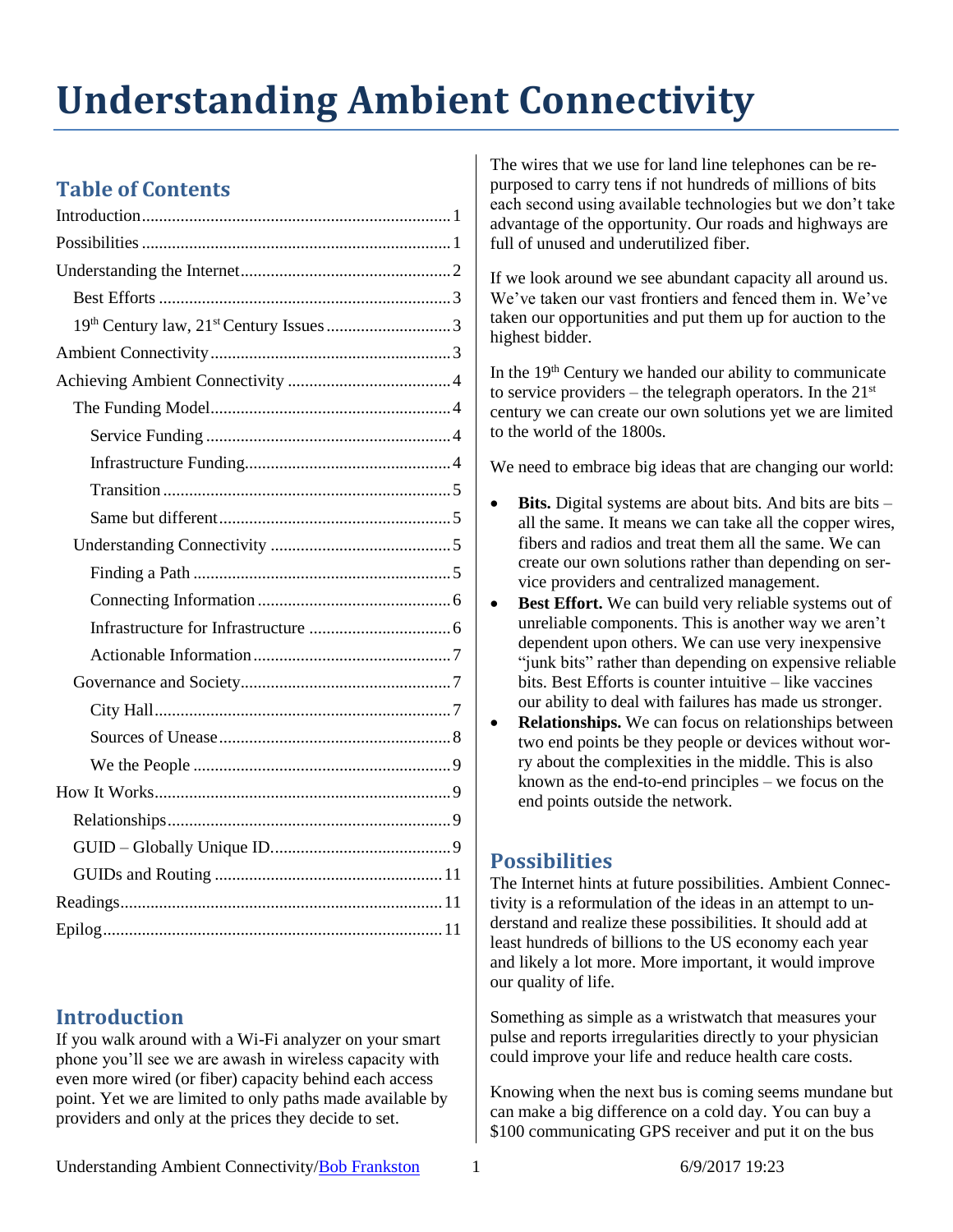but how does information get from the bus to you while you're waiting at the stop? Such tracking exists but it's the exception because it takes too much effort.

Rather than having to negotiate a deal for each application we need to be able to assume connectivity is just there – part of our ambient environment. At a technical level we can – it's just that it's made unavailable by business policies that date back to  $19<sup>th</sup>$  century telegraphy when we financed scarce capacity by buying services.

The capacity is no longer scarce  $-$  it just seems that way because of these policies.

It's about basic rights. How can anyone "own the air" and how can companies own our very ability to communicate among ourselves?

It's about our economy and our lives. In the 1800's we paid telegraph companies and in return we got new possibilities and opportunities. Since then, thanks to digital technologies and the Internet we've moved on and now understand how to create our own solutions. We now understand how to share the copper wires, the newly laid fibers and the airwaves to communicate among ourselves.

This isn't just about communicating bits; it's also about using the computation capabilities we have. Problems such as security and access to information are not network problems. They are application problems.

# <span id="page-1-0"></span>**Understanding the Internet**

The Internet has been a great success. It has shown us how much we can do if we are free to focus on what we want to do rather than worrying about the details of wires and radios or even phone calls.

I remember when it was thrilling simply to read an Australian newspaper without waiting a week for it to show up at the Out of Town Newsstand. Today you can walk up to a browser anywhere, go to Amazon, buy something, and expect to see it at your home the next day. Or you can use the portable computing device in your pocket.

The Internet has liberated us from thinking about the network. Instead we can think about how to take advantage of connectivity. Yet public policy is focused entirely on the "pipes" we use to communicate and not about what we do with them – the applications.

At one time steam engines were big and clunky so you would have one in a factory and use belts and pulleys to bring the benefits to all the machines. It took a while before people realized that with electric motors you no longer need an elaborate system of belts and pulleys. Motors

are now just a simple resource that we've even forgotten that once we used to have crank car windows open.

Today we have the idea that there is a big network in the center and we need to find the right belt or broadband to connect to it. Our local networks are like small motors – they do not need to connect to the one central network. They are valuable in their own right.

We're one shift short of a new paradigm for communicating and connecting systems.

A wristwatch that can report to your personal physician if your heart rate is too high should be a very simple application. You just assume a connection between the watch and your physician's office. In practice such an application is simply not worth doing. You have to negotiate a path either by making deals with carriers or hope you can make Bluetooth work so you can use a cellular phone that has the right data plan and even then it only works where there is a carrier signal. You then have to think about how to connect the data in the watch to actionable information.

In 1934, in the middle of the Great Depression we didn't trust markets so we took a socialist approach and turned ATT into a government regulated quasi-private company operating under strict control with a guaranteed rate of return. The FCC preempted normal marketplace mechanisms. We continue this tradition today with complex models in lieu of a market. I find it very disturbing that people defend the status quo in the name of the "Free Market".

We still act as if it is 1934 and take all this abundance and lock it into billable services because that's the business model that seemed to make sense then. Even if we have a subscription we still create billable events so we can surcharge our speech as if it we were using an antique telephone.

The providers have a rent-seeking business model which requires that they maintain control of resources forever and, in effect, hold them hostage.. A one inch strip across Main Street isn't worth much in itself but people will pay a lot to get past it. A copper wire isn't worth much in itself but people will pay a lot of money to use it to place phone calls.

We've already paid for the wires yet we can't use them because they are owned by service providers. They can't afford to simply give them away. That's like asking the railroads for free rides. We need a different funding or business model – one that isn't based on forcing us to buy rides or paying to communicate. It's a familiar model – funding common resources as infrastructure.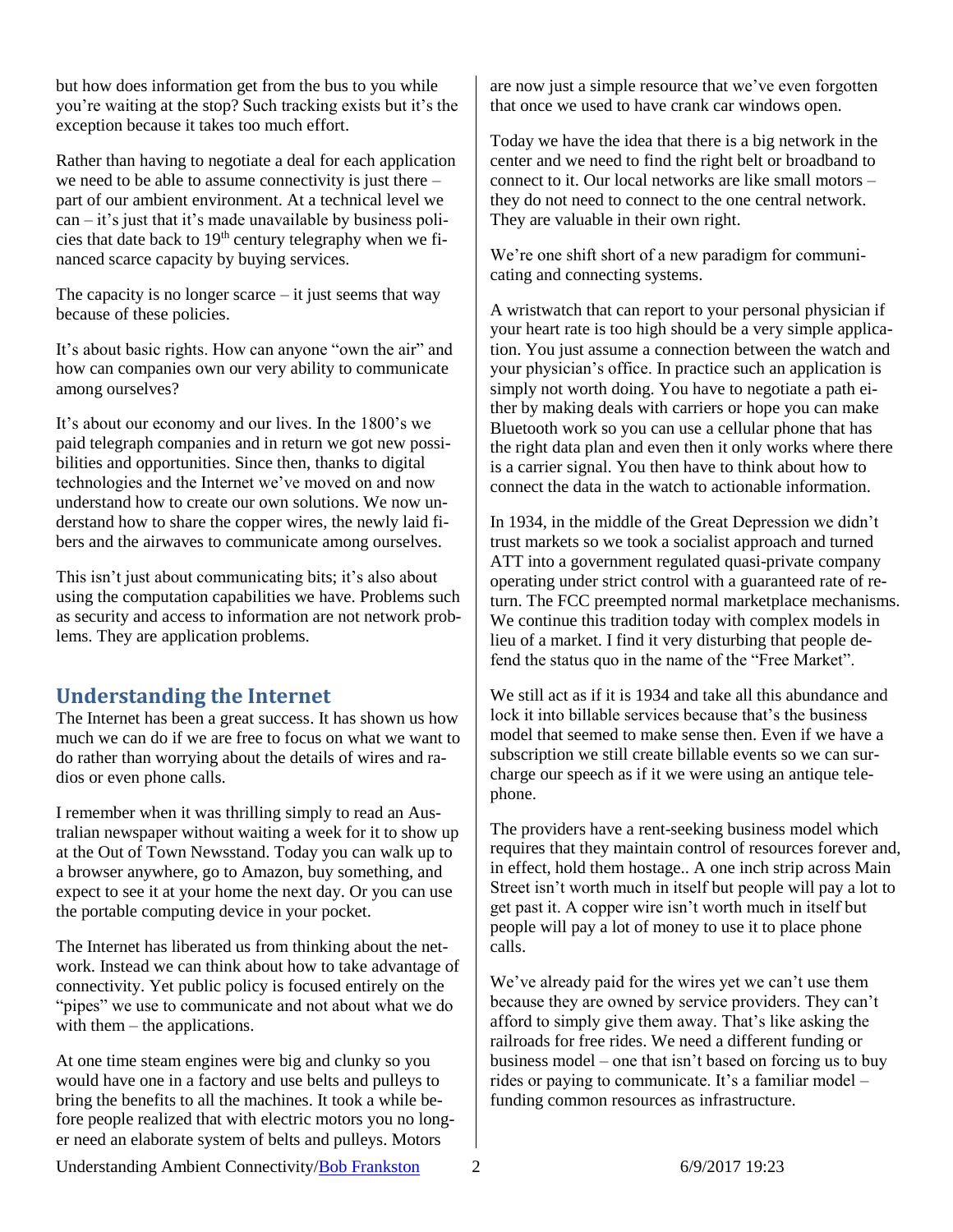Verizon has deployed their new fiber (FiOS – Fiber Optic Service) and is trying to abandon this copper to preempt competition. With FiOS there is no phone wire yet they still charge me the very same price they did when they had a wire! Not a farthing less!

## <span id="page-2-0"></span>**Best Efforts**

The Internet is about an idea – "best efforts delivery". Normally if you mail a letter you expect the post office to do whatever it takes to deliver the letter. Networks packets are like letters and the traditional providers guarantee that they will deliver each one in order. This can be very expensive. The carriers take advantage of knowing that you are making a phone call or sending data so they can tune their service for the application.

With best efforts we take advantage of any available spare capacity. If a packet doesn't get delivered we can just resend it or simply treat it like a catalog that isn't delivered – no big deal. The nice thing about these junk packets is that they cost just about nothing. We just learned how to deal with lost packets and delays. We didn't have any guarantees but with no worries about costs we were free to discover what we could do with the new resource.

Things seem to come to a head when the Web threatened to overwhelm the capacity of the Internet. It turned out that demand created supply! It was easy to add more capacity as technology improved and because we didn't demand every packet make it through, just best efforts. We learned to be flexible in taking advantage of opportunities rather than having narrow requirements.

And as we got more capacity available we could even do voice over IP (VoIP) rather than paying a phone company to do it for us. All we needed was access to the same raw facilities that the phone company used. But we made it reliable on our terms rather than having to pay for services.

The carriers didn't even know the value of each bit because users decided what the bits meant. There are no video bits or phone bits or picture bits; just bits with no intrinsic meaning.

This is completely outside the very concept of telecommunications as a service industry. If they can't sell us services how can they make money? The only option is to use hostage pricing and withhold their capacity. That's why all the copper phone lines are purposely kept idle while billions are spent on new fiber. And even then we get only one percent or less of the fiber capacity.

Understanding Ambient Connectivity[/Bob Frankston](http://frankston.com/public) 3 6/9/2017 19:23 Something is very wrong  $-21<sup>st</sup>$  century connectivity has run smack dab into the needs of  $19<sup>th</sup>$  century telegraphy. It's not just the hundreds of billions of dollars that go to pay for services that no longer make sense, like phone

calls. The problem is that we're being limited in our very ability to communicate.

## <span id="page-2-1"></span>**19th Century law, 21st Century Issues**

Our rights of way were given to these carriers based on the 19<sup>th</sup> century notion that communications policy was like railroad policy. And even though we know that that is no longer true we cannot get back the free speech rights guaranteed us in the US Constitution.

We're also facing a legal system whose definition of antitrust doesn't seem to have the concept that technology changes. The problem we have is not market share. The problem is control of a "value" chain and divvying up the marketplace among competitors firmly wedged in the 19<sup>th</sup> century. They use their control to prevent  $21<sup>st</sup>$  century innovations. They can and do place a price hurdle on innovation. This is prior restraint and we cannot afford to be prisoners of ignorance.

This is not good vs. evil. It's simply the  $19<sup>th</sup>$  century vs. the 21<sup>st</sup> century and we're all the worse for it.

We had a similar experience with shipping goods across the ocean. Loading and unloading cargo was very labor intensive with each kind of cargo being treated differently. Container shipping changed all this. Like packets each container is the same and can quickly be loaded and unloaded without regard to what is inside each container.

Old line shipping companies tried to prevent this change but couldn't since they were unable to control the ocean.

The FCC and its counterparts in every country in the world are managing telecommunications based on the  $19<sup>th</sup>$  century idea of communications as a service. As a result we can't use our  $21<sup>st</sup>$  century understanding to tap into the vast oceans of capacity. We can't even send radio signals without getting a license. Each radio frequency is like a color. Imagine a law that said you must register the color of your shirt in order to make sure that no two people in a stadium wore the same color. Yet that is precisely what spectrum policy is all about.<sup>i</sup>

# <span id="page-2-2"></span>**Ambient Connectivity**

Ambient Connectivity gives us access to the oceans of copper, fiber and radios that surround us. In the examples above our wristwatch can report our heart rate to our physician no matter where we are and no matter where the physician is.

This is a deceptively simple example. Indeed using connectivity is very simple but we need to dig deeper to understand the significance of Ambient Connectivity (AC).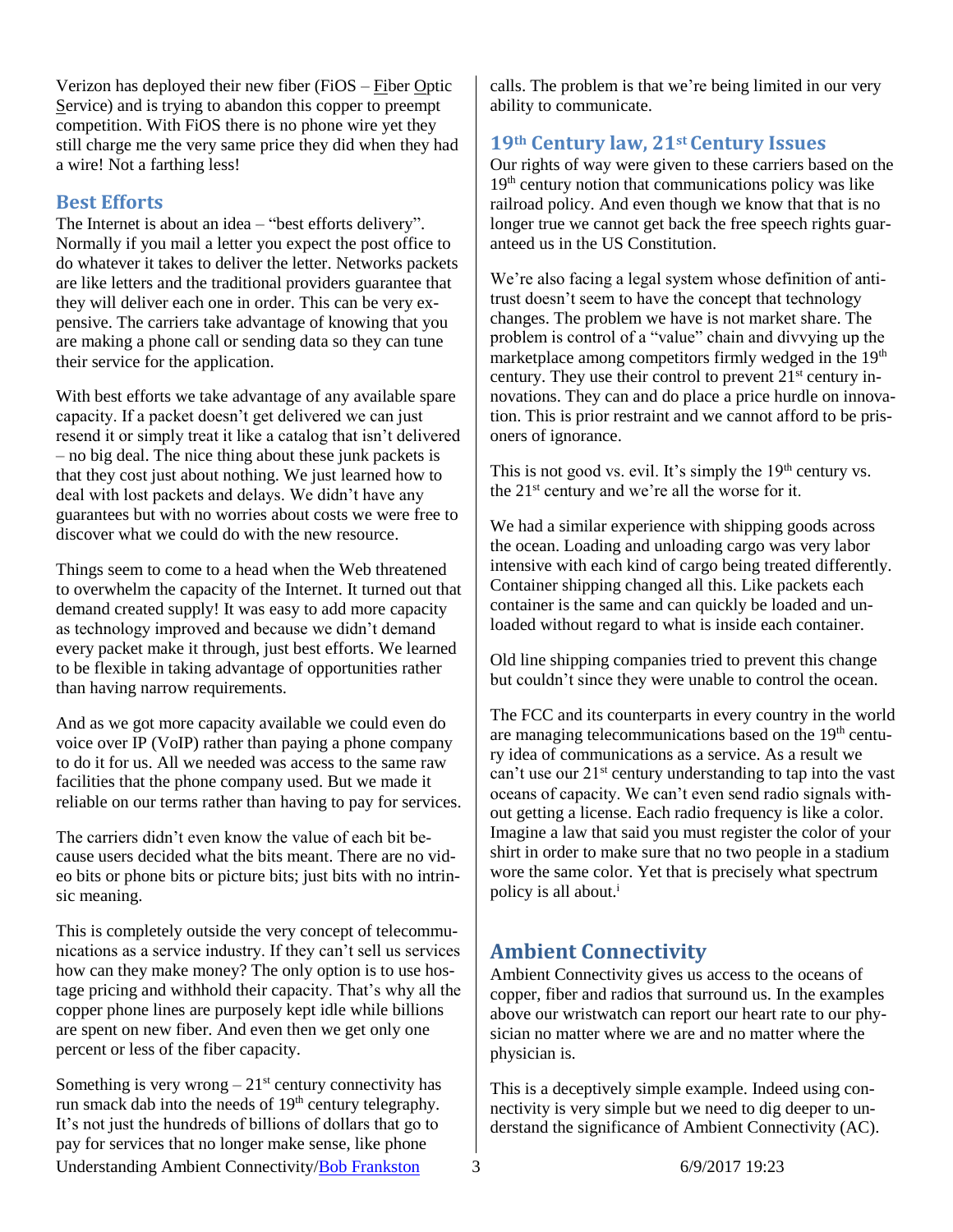We start with a simple statement of the problem: "I have a watch which can monitor my pulse and I want to share that information with my physician". We should be able to say this to the computer in just about those terms.

Isn't this something we can do with today's Internet? Sure, as long as:

- We have already paid for the path (subscribed).
- Are someplace already served by our particular provider. Typically at home or via a cell phone.
- We've got a watch that can communicate via Bluetooth to our phone and the user figured out how to set it up the particular relationship and you're using that particular phone.
- And the application developers
- Established a path between the end points even as they moved around or were behind firewalls.
- Took care of all the encryption and security requirement
- Matched the data in the watch to the requirements of the physician's system.
- There's a business model to justify all the costs involved.

OK, enough technical details. This is just to give you a sense of the many problems that need to be solved. It helps explain why such applications are not common even if they might save lives.

What is surprising is that today's efforts for "more Internet" by providing more "broadband" address essentially none of these problems!

Ambient Connectivity is a framework for addressing applications needs. The term "connectivity" subsumes "communications" and extends the concept to include "relationships" between pieces of information.

# <span id="page-3-0"></span>**Achieving Ambient Connectivity**

The Internet became what it is today by being a dynamic that gave everyone the opportunity contribute to its success while surviving the necessary missteps. Today's corporate web sites had their origins in individual experimenting with ideas without having to have a business plan. You don't need to have a complex justification for sending a few bits when there isn't any cost for those bits once you have a connection.

We can approach Ambient Connectivity in the same way by creating opportunity. We don't need to encourage innovation as much as remove the impediments.

# <span id="page-3-1"></span>**The Funding Model**

## <span id="page-3-2"></span>**Service Funding**

Telecommunications is a service industry. We pay companies for services like telegrams and TV. They maintain their own infrastructure in order to support these services. This worked very well in the 1800's.

And at first glance it seems to work well today. Once you've paid for your broadband connection you no longer need to think about the costs of using the Internet. Today you also have the option of a 3G data plan.

The problem with this model is that the Internet needs an ample supply of raw bits so we can create our own solutions. You can think of a bit as being like a kernel of corn. If farmers grow too much corn the price drops below cost. This is why we pay farmers to not grow corn in order to limit the supply.

This is why so much of the infrastructure we already have goes fallow. The telecom industry owns the facilities and limits availability of the bits so they are able to force us to buy their services. Cable TV operators use almost all the capacity of their infrastructure for their own services and give us only about one percent for "Internet".

This is understandable – they are acting rationally given their incentives. Services have high perceived value. It's a model that has worked for well over a century – at least for the carriers and service providers. Or, at least, it has until the Internet made the raw bits valuable.

## <span id="page-3-3"></span>**Infrastructure Funding**

Bits aren't really like kernels of corn, they are more like words. You may run out of red paint but you don't run out of the color red.

We can't say how many bits can pass through a wire any more than we can say how many words can fit on a page. We can keep making the type smaller and smaller if we are willing to use more and more powerful microscopes to read them.

The free market solution is simple – align incentives so people and companies can act in their own self-interest.

This seems like an ideal solution in which everyone wins. Instead of requiring scarcity we can find the abundance in what we already have. This is exactly what has happened with Moore's Law style hypergrowth for decades.

We don't need to manage all the details once the dynamics of the market are in tune with creating value. We can start very simple – using the existing infrastructure and protocols with a different funding model.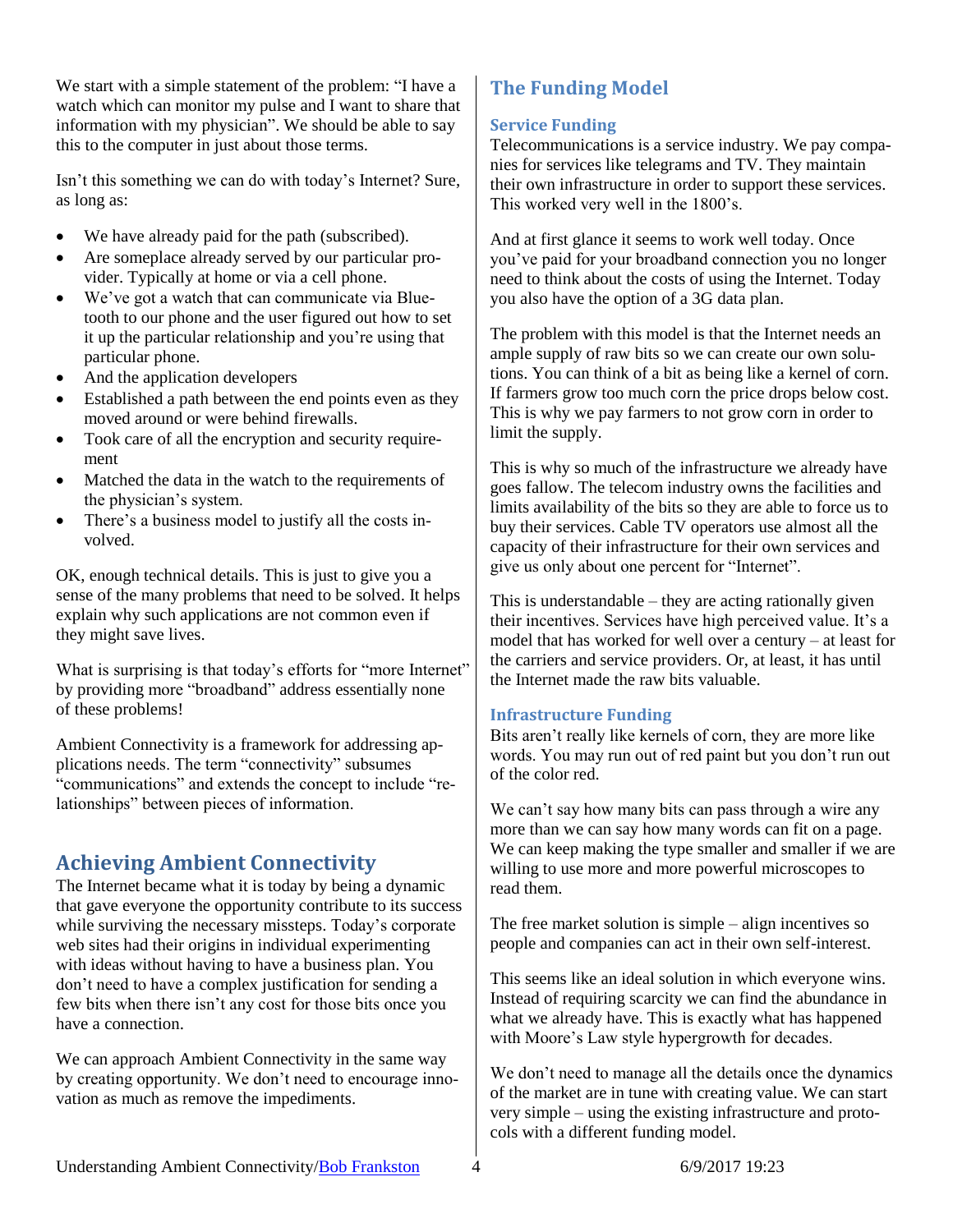A city would typically hire companies to maintain and install infrastructure. It would award the contracts to those who can do the best job for the least cost.

A first step might be to "light up" the existing copper wires using technology which adapts to the wires as they are. Without the need to channel the bits into billable paths, all of the existing access points would be opened up to provide wireless coverage. I'll address some of the technical issues in a later section but they are secondary to aligning incentives.

## <span id="page-4-0"></span>**Transition**

Before we talk about transition it's important to emphasize that we are not "seizing assets". Any repurposing of carrier facilities will involve compensation or some quid pro quo. The problem is that it is hard to value the assets in the absence of a real marketplace. In fact since we're funding the infrastructure by selling services the carriers find themselves maintaining infrastructures for others. Verizon provides Vonage with a "free ride". Thus we could argue the infrastructure is a liability. Our goal, however, is to encourage transition and it is best to give shareholders an incentive to cooperate so that we can move on.

When we talk about the value of a network we need to ask "value to whom". Value is a measure that is only meaningful in context. The Internet has changed the market and the value to a network owner is very different from the value to society. And if the network value grows by a lot each time you add a node then we maximize the value by connecting everyone. If we divvy up our commons by having carriers manage each portion we're all the poorer for it. As a society we lose far more value than the carriers can possibly gain.

Our current legal system tends to favor the *status quo* and has difficulty resolving the inherent conflict of interest in having a service provider in control of the facilities that allow others to create competing services. In fact the FCC's mission has been to maintain the current servicebased model because that's what seemed to make sense in 1934.

Yet the transition is happening despite the FCC's Regulatorium because it's simply too difficult to control the flow of bits. We are also becoming more adept at using the bits. Skype does a very good job even when the capacity is limited.

The recent Comcast/NBCU deal is interesting because of Comcast's efforts to expand their distribution to reach subscribers over IP (AKA, The Internet) even if they don't have a Comcast cable. I would be able to subscribe to Comcast using Verizon's FiOS only as a dumb pipe. And as we see the dumb pipe business is not sustainable.

In fact, as I write this ATT has requested to be relieved of its duty to maintain their copper infrastructure<sup>ii</sup>. This seems like an ideal opportunity to make a deal. We can make the raw copper infrastructure available as a community resource.

This is the real face of connectivity. To the extent that copper is locked into ATT's silo it hasn't much value and is a burden to ATT. But if it releases its grasp then the marketplace will quickly discover how much value can be found in the raw copper.

The question is whether we recognize these signs of transition or we redouble our efforts to maintain the status quo because it's easy to sell "more of the same". Thus we fight the market by creating artificial incentives for companies to invest in new billable paths (AKA broadband) rather than finding value in existing facilities. And these new broadband facilities remain woefully underutilized.

The solution lies in understanding Ambient Connectivity and why we don't need to continue the artifice of funding networking via the sales of services.

#### <span id="page-4-1"></span>**Same but different**

It isn't necessary to fully understand Ambient Connectivity to appreciate the importance of aligning incentives.

We can look at a transition similar to ATT's 1984 divestiture. ATT wanted to get out of the retail telecom business and get into the lucrative computer business. We have a similar situation today as companies want to shift from being [\(dumb\)](http://rmf.vc/DumbPipes.UAC) pipe<sup>iii</sup> providers to selling services. It takes a different kind of company to do pure infrastructure and those already exist.

There are no guarantees. After all, in the end, ATT couldn't escape from the "pipe" business because they lacked the genes to get into the computer business. This is a stark warning for telecom shareholders – they can try to get ahead of the process or watch as the value of their investments continue to head to zero.

# <span id="page-4-2"></span>**Understanding Connectivity**

## <span id="page-4-3"></span>**Finding a Path**

If we go back to the example above we can understand that if the wrist monitor and the physician's system were near each other we could define the relationship using a wire.

As we see with the Ethernet you can put all the devices on the wire and define the relationship in terms of names or handles. You simply put an address on the message as if you were sending a letter via the post office. With Wi-Fi we don't really need to use the wire.

Understanding Ambient Connectivity[/Bob Frankston](http://frankston.com/public) 5 6/9/2017 19:23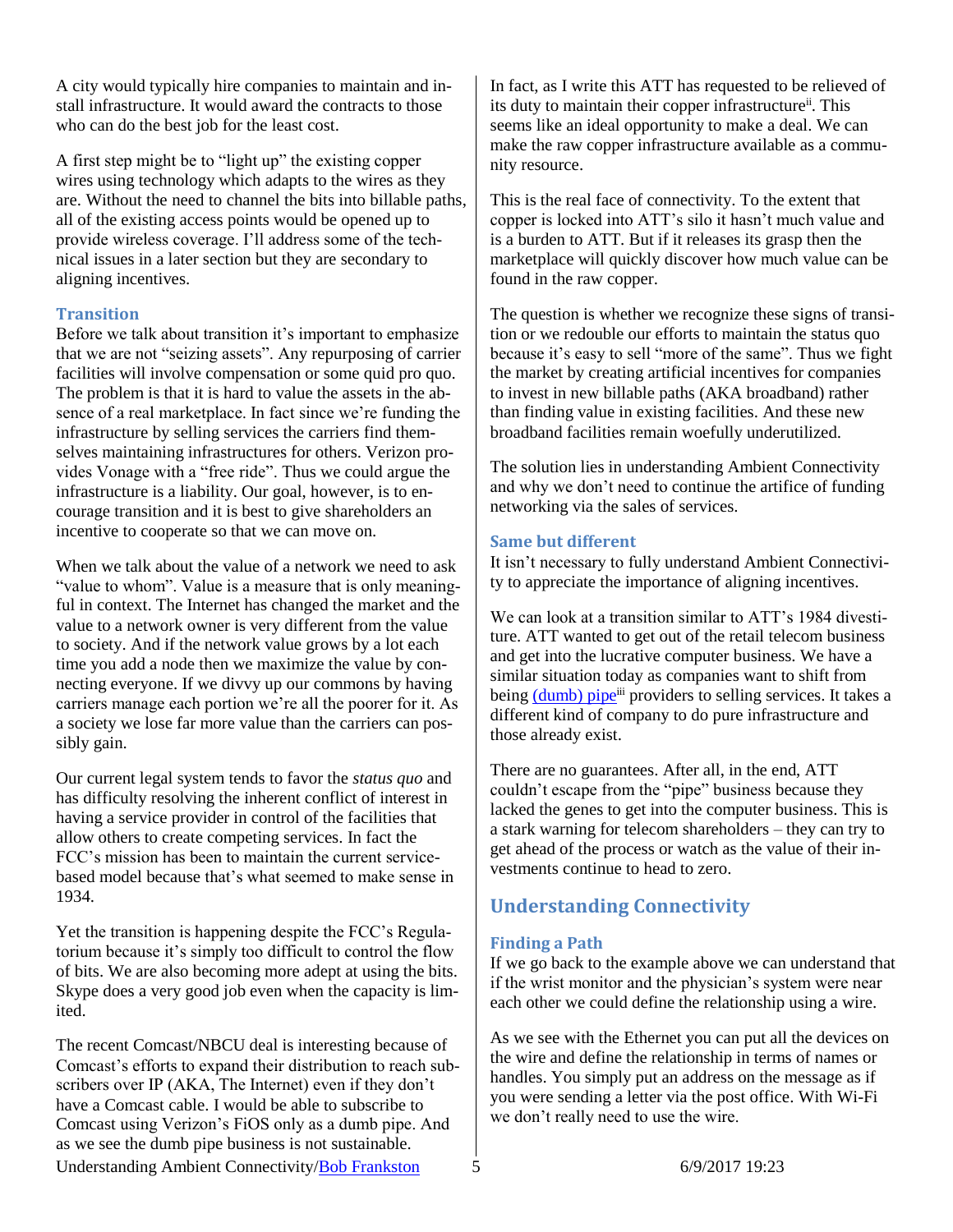When you get home your monitor might hail (broadcast). But it will find no listener responding to the name (or handle) of the doctor's monitoring system. What it will find, on your home network, is a device that can offer to take the packets further.

It's simpler to think of this like driving – somewhere there is a doorway to the outside from your house. And beyond that is a sign pointing to the highway. If I'm in Boston I just need to find US-1 and I can get to Miami. The only complicated part is getting from my house to US-1 but I can find directions. It wouldn't be much more complicated to take US-1 to US-17 to get to a different city. I just need to know the address for the monitor and I can find my way there.

What makes this interesting is that US-1 isn't really a road. It's just a name we assign to make it easier to find our way.

You don't need to understand the all of the technical details but for those who want to. You can model networks in the same way. The Internet already interconnects local area networks but depends on a single backbone. We now understand how to interconnect these networks directly using the equivalent of route numbers rather than having a physical network.

This means we can fund local infrastructure locally and can choose regional funding if we want to have fibers that span the country.

If I'm walking down the street I can use any of the myriad access points and my messages can find a path to their destination. Anyone, the municipality or individuals can add capacity by providing additional access points.

It means I can start to tap into the abundance without having to make deals simply to send a handful of bits. I don't need a billing relationship or complicated protocols to connect my devices.

#### <span id="page-5-0"></span>**Connecting Information**

Our focus on networks in themselves has diverted our attention from actually using information. We see this when we lose a hundred million dollars space probe because we confuse metric numbers with English (meters vs. yards). We need to connect information not just exchange bits.

This is a new frontier. Today even something as simple as synchronizing one's own address book across devices is problematic.

We should be putting in more effort to enable the use of computing and networks rather than simply focusing on the transport of bits. Those efforts have been counterproductive by forcing the bits into billable channels.

Imagine if we start to use the abundant information. Health care is just one example – even step along the way involves filling out forms and spending time on the phone authorizing events. When information is shared it is typically via large databases with mixed agendas. Why must prescriptions be processed by pharmaceutical companies with a vested interest in maximizing profit rather than empowering physicians who want to keep us healthy?

#### <span id="page-5-1"></span>**Infrastructure for Infrastructure**

The Web is the visible face of the Internet yet as with cities much of what we rely upon is hidden from view. In our homes we define all the relationships with wires. To do something as simple as move a light switch you need an electrician to rewire the house.

If you share a driveway with your neighbor you can't simply give your neighbor permission to turn off the light if it's bothersome at night.

In the same way we have vast networks of wires running through our cities. Any change in policy and relationships is slow and expensive because it involves moving around the wires.

Imagine information being readily available. As in the example above, it wouldn't take much to add a GPS receiver and a transmitter to a bus. Its position would be available making it easy to produce an application that shows "next bus". Information is not consumed by being used. The same information can serve multiple purposes and needn't be channeled through a central service.

The current 9-1-1 system is very problematic. It only works if you have a phone line (or, perhaps, a cellular line). It requires every database be properly aligned and all you do is reach a 9-1-1 operator who requires you to explain the problem though there is the option of sending someone to the location associated with that phone number.

Your heart monitor would instead go directly to a physician. It could also be monitored by an emergency service. If your location were available it could be used to respond directly to you. Or if you're on a bus and a passenger tells the driver of your distress an ambulance can meet the bus or the bus can meet the ambulance. There are any number of policy options. And it's just that policy; you don't need a special system for each purpose.

Fire detection is another good example. Today's fire detectors might feep and, perhaps, get others in a home to feep but that's about it. Today's technologies allow richer information and the fire alarms can share information within the house and provide a more informed alert. They can also, if the homeowner chooses, send a direct alert to the

Understanding Ambient Connectivity[/Bob Frankston](http://frankston.com/public) 6 6/9/2017 19:23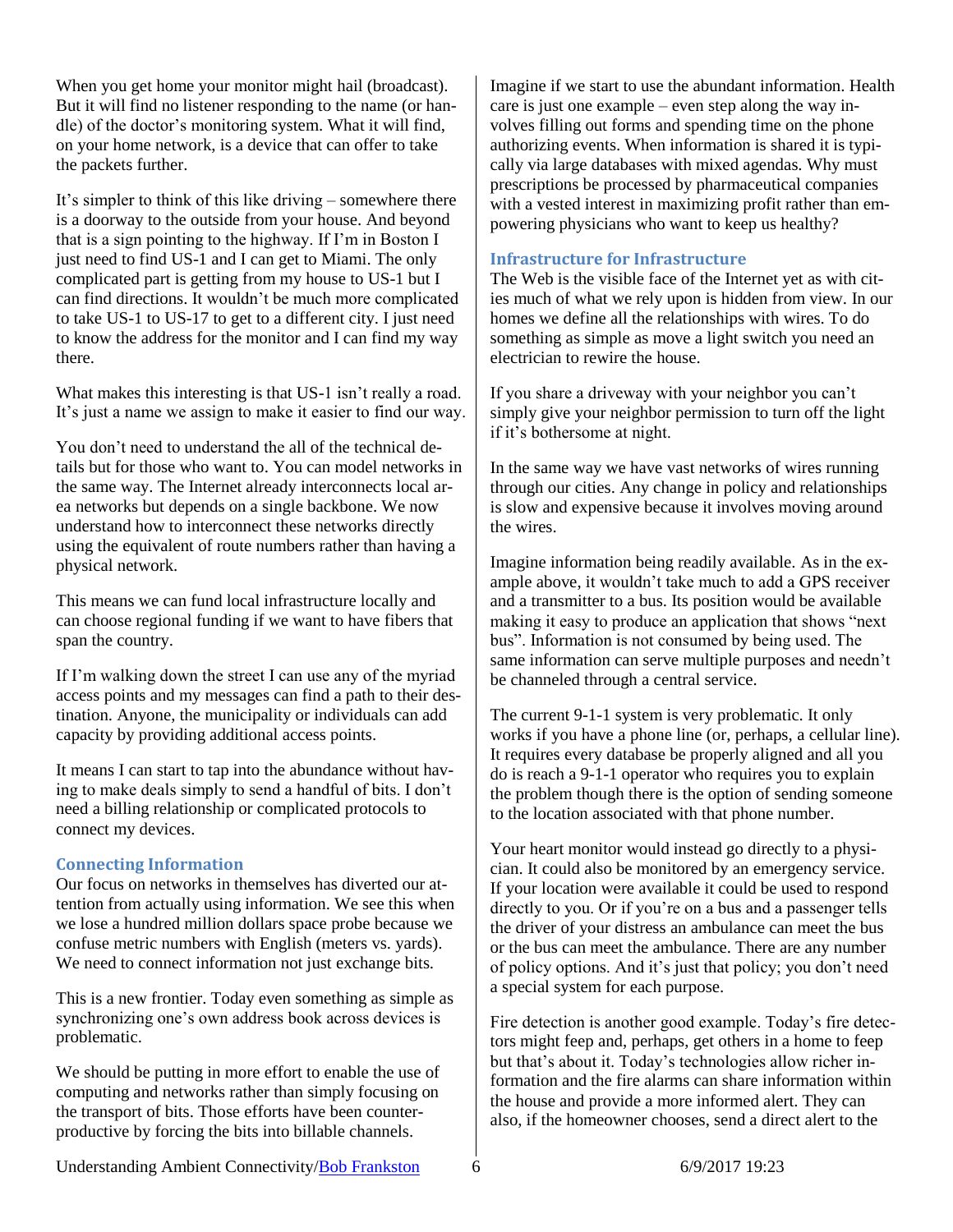fire station telling where in the home a fire or other event is.

There are so many of these examples. The information becomes an available resource. It creates new opportunities for improving our life.

We've read about location based services for years but they have had limited impact because each one requires a business model and an expensive implementation. With ambient connectivity the barriers are far lower and can be implemented merely to improve our lives instead of having to sell us something.

#### <span id="page-6-0"></span>**Actionable Information**

There is no sharp distinction between passive and active information. A phone number is passive until you mix it in with a telephone and it completes the call.

We've been using barcodes for decades. They are not selfdescribing – you have to look up in a separate database. More recently **QR-Codes** have given us self-describing ways to tag physical objects.

Self-contained information can be found on web pages. If you see a date for an event you should be able to put it on your calendar and share it with others. But the methods for doing this are still nascent.

We see a lot of emphasis on central databases but little on self-contained information. Your doctor writes a prescription on a piece of paper and then gives it to you to carry to the pharmacy. If he chooses to go electronic he passes the information to a "big pharma" database. The problem is this is funded by companies that use the data to gain marketing advantage. Why don't we have the ability to bundle up the information in a way that can be passed directly from the physician to the pharmacist? It could be sent electronically or using a method like QR codes with involving a third party.

Another version of this is all the data associated with my purchases. If I want a copy of my grocery list I should be able to get it directly from the grocery without having to pass the detailed information through the credit card companies. Instead the information could be linked to a transaction identifier (a handle).

The problem is similar to funding infrastructure. We need investment and research that transcends local profit motives.

We see this with financial data. Banks will present me with a picture of my financial information on their website but don't make it easy to manipulate the data myself. This benefits them by making the customers dependent upon

the banks. They'll store an image of my checks on their computers but if I want an old check image I need to ask them to please print a copy for me. What happens long after the account has been closed? They might keep the information for a say seven years as per tax laws but what if I want the information for my own purpose and want to look at a ten year old check?

Fortunately I've got the skills to look at the information (HTML) beneath web pages and take the data for myself. This makes the web sites more generative than intended.

Counter to this trend is the "There's an app for that" approach. Unlike HTML web pages apps, be they standalone or Flash®, they don't make it easy to wrest control back.

This is why it's important to be explicit about connected information. We need to assure that the information (including information about physical objects) is available so we can build on it.

## <span id="page-6-1"></span>**Governance and Society**

## <span id="page-6-2"></span>**City Hall**

There's a general attitude that you can't rely on government to do anything right. This is understandable. But we're not asking the mayor to dig trenches nor we depending on the community to come out and dig up the street in front of each of their homes.

Just as we do with other services we'd hire people or companies that compete for contracts. Bits are simple so transparency will make it easier to compare offers.

Today's broadband networks were distributing television and are ill-suited for connecting communities. A Verizon customer trying to reach a Comcast customer next door may find the packets half-way across the country before returning – as I found when I did just that.

They are ill-suited to support vital infrastructure. You may wait days to get your connection restored and you have to abide by rules that limit how you can use the service. Cellular users have few options when they encounter dead spots.

With Ambient Connectivity your community government supports and manages the network. You can indeed petition city hall – after all if you can't get the Super Bowl the mayor won't get reelected. More important, perhaps, you're not limited to petitioning city hall. You can add your own capacity and extend the reach of connectivity to your basement even if the city isn't willing to do so.

Instead of worrying whether we can keep the bits flowing we should instead worry about whether the city is able to

Understanding Ambient Connectivity[/Bob Frankston](http://frankston.com/public) 7 6/9/2017 19:23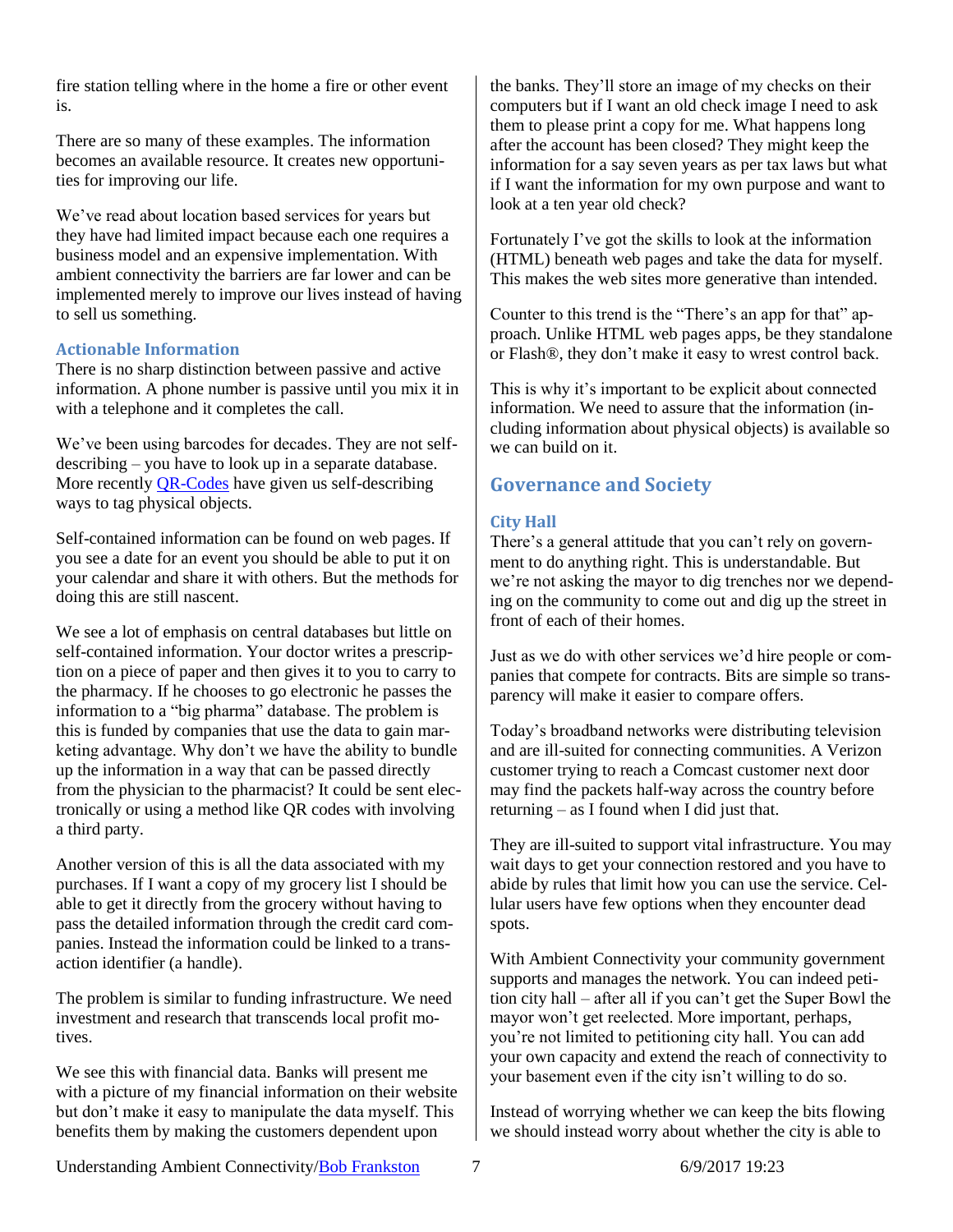take advantage of the new opportunities to provide services and save money.

## <span id="page-7-0"></span>**Sources of Unease**

We're living with the legacy of "Ma Bell" or "TPC – The Phone Company". It has left us with the implicit assumption of something called "telecom" policy with a regulatory apparatus for managing a national (and even international) infrastructure in which every element is critical.

As we've seen we can achieve far better results by aligning incentives decoupling infrastructure from services. Yet without someone in charge how can this work?

It's easy to understand the appeal of strong governance. When the Americans sought independence from the British in the 1700's many worried whether the country could survive … and we're still not sure.

We have plenty of examples of failure:

- **Municipal Wi-Fi**. These projects often have the same funding model as traditional telecom. They also tend to be more about the Web rather than basic infrastructure. Today's protocols also make it difficult for others to contribute capacity.
- **Bucket Brigade**. The bucket brigade model assumes people will use wireless relays in order to avoid any dependency on existing infrastructure. Given the constraints it's no surprise that these approaches offer limited capacity and long delays (latency).

The term ["Tragedy of the Commons"](http://en.wikipedia.org/wiki/Tragedy_of_the_commons) invokes Malthusian fears that we'll exhaust finite resources. We also worry about "irresponsible" behavior as if there were a simple metric of good vs. bad. It might be irresponsible to exceed the speed limit unless we were rushing to the hospital. Then obeying the speed limit would be irresponsible. We need connectivity policies that don't depend on policing behavior.

We also worry about applications such as high definition video which seem to require guaranteed performance and capacity. They can be adversely affected by congestion.

The irony is that these problems are often the results of the current approach which creates chokepoints and our dependency upon providers. We've become inured to the word "provider" and forget that it is about our inability to provide for ourselves.

Somehow we seem to be more comfortable with the idea of a provider whose goal is to maximize profits rather than the local community which should have a common interest in our quality of life. Yet such fears have a real foundation

in reality as we see municipal services being underfunded or mismanaged.

It may be necessary to set minimal standards as we do for infrastructure such as sewers but we first need to see real evidence of failure. Today we use only a small fraction of existing capacity because of a funding model that requires scarcity in order to force us into paying for services from providers.

We should look instead to the abundance of computing capacity as an indication of what is possible once we align incentives.

If anything we should be concerned about trying too hard to assure that bits will flow. Today's Internet protocols are transitional and any attempt to require that they operate in a certain way is more likely to create chokepoints than solve them. The same goes for concepts such as "responsible network management".

Closely related to the idea of "responsibility" is the presumption that we can and must put social policy into the network. While many of these concerns have more to do with imposed morality one can't dismiss all concerns. We just have to address social concerns as social policy not technical policy. A newsgroup that advocates violence is not inside the network – it's just an activity that uses the network. Or, to be precise, it uses the infrastructure to do networking.

We see a particularly problematic form in **HIPAA** which is designed to protect the privacy of our medical information. But it has become a corrupting force that subsumes all other considerations to prevent information, or knowledge, from escaping.

The reader may notice a theme here – the more you try to avoid risk the more risk you have. This is a deep philosophical issue about the limits of our ability to control the world.

We see this in the concern about emergency services as we try to reserve capacity for emergencies and provide special gear for predesignated emergency workers. The results can be tragic when we discover that such efforts leave us most vulnerable in an emergency.

We need to come to terms with the idea of resilience rather than assuring one but only one possible outcome. In an emergency it is the gear we can hobble together or buy at Radio Shack that enable all of us to become "emergency workers" at a moment's notice rather than depending on emergency "providers". It allows us to define new relationships rather than being confined to silos with police talking only to police and firefighters to firefighters.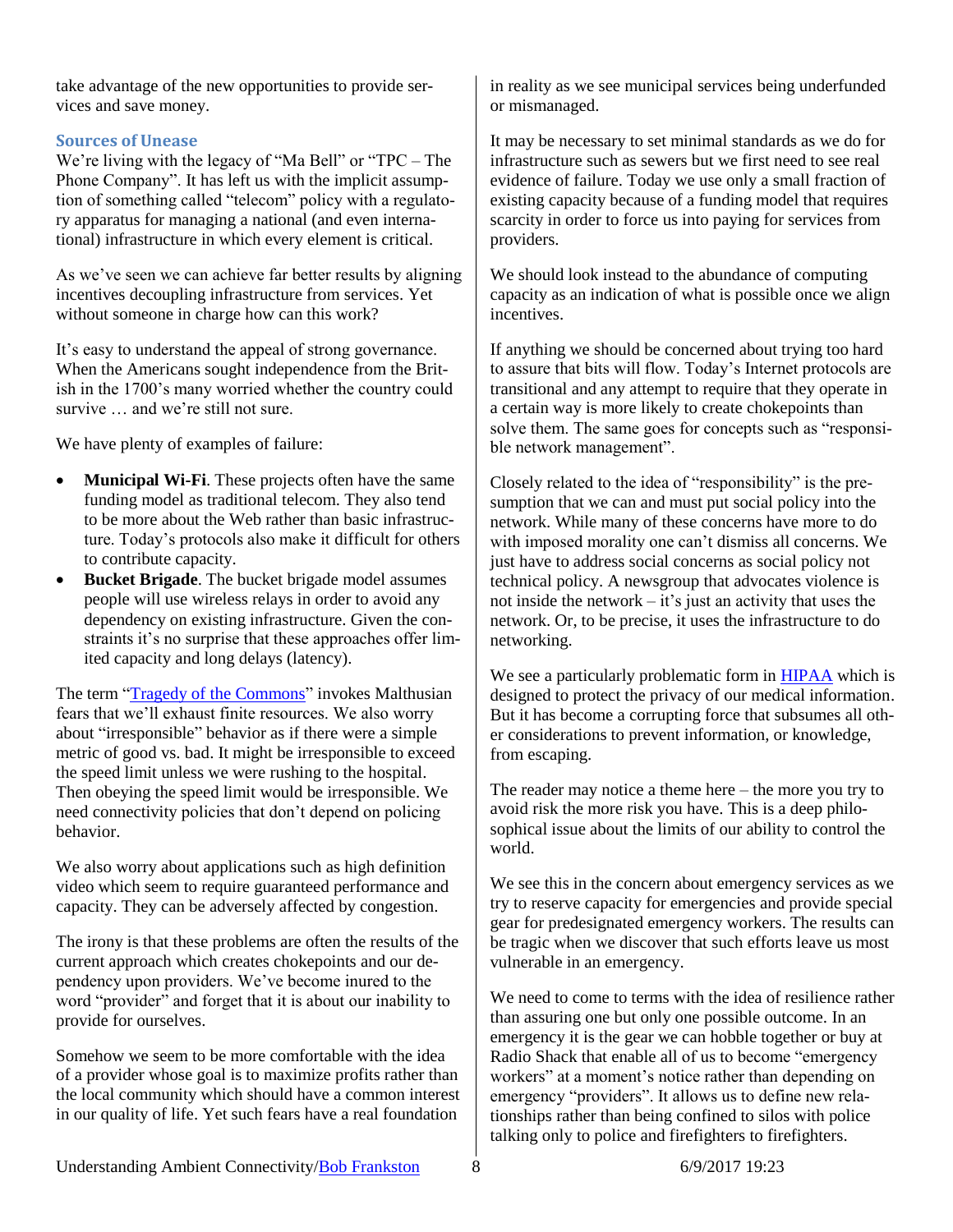There is no magic. If we want to be able to respond to an emergency in the third subbasement of a building we need to think ahead and have the ability to communicate as well as supplies like water. We can do this by making sure the particular location has connectivity and a water supply or by having a means of doing so as-needed.

We see the problem in the 9-1-1 system that is designed for emergencies only. Some cities have created a 3-1-1 system for information. But they are traditional systems dependent upon central point dispatching.

We need a more integrated approach. But I'm using the term "integrated" to mean the opposite. We need the ability to couple disparate solutions into a whole that emerges from the parts but is not imposed. The medical monitoring examples are part of the emergency response system in one sense but in another sense they are apart and independent.

## <span id="page-8-0"></span>**We the People**

We are so used to perceiving government as "them" that we forget about government as "us". As we see top-down governance is effective when we know the answer and just need to bring everything else into alignment. That was the theory in 1934 when we thought we understood communications and just had to make sure it was implemented right.

It is hard to get cooperation on complex systems. The Internet has shown us that we can greatly simplify the problem by framing it as enabling connectivity by normalizing the infrastructure to bits and accepting best efforts as sufficient.

In the traditional model of telecommunications as a service any attempt to contribute to the commons is treated as theft of service because we are indeed reducing the revenue of the service provider. With Ambient Connectivity we shift the model so that everyone can contribute.

There is still some dependency because we are using common resources and there is a risk that we may not provide sufficient capacity or availability. Given how easy it is to provide capacity and how simple it is we shouldn't let our problems with complex systems such as education and health care lead us to certain scarcity rather than just the risk of scarcity.

# <span id="page-8-1"></span>**How It Works**

## <span id="page-8-2"></span>**Relationships**

The Internet has given us something that seems magical – the ability to focus on what we want to do without being concerned about all the "stuff" between. If I want to look

at a web page I just go there. If I have a GPS unit on a bus I can just connect to the unit and find the bus (with permission, of course).

If we aren't dependent upon service providers then we need to take responsibility for failures. If we can't get enough capacity for a normal voice messages we need to be creative. We can choose to give up or to find a way to gracefully degrade the speech or send it as a voice message or use text. The less we are beholden to promises and expectations the more ways we can succeed.

One version of this dependency is requiring "quality of service". If no one entity controls the network then we can't depend on QoS to guarantee we'll get the performance we want.

If you require such guarantees you'll find it very expensive to own all the wires along the path and will have to think very hard about whether you need them. You may be surprised at your own creativity.

Relationships are persistent. Unlike a phone call there is no wire – real or virtual. We can just take advantage of the relationships when we need to. It's "just there".

One way to simplify the management of relationships is to take complex descriptions like "the kid I sat behind in 4<sup>th</sup> grade" and reduce it to a simple handle – a big number. Where do these numbers come from? Same place children's names come from – we just make them up.

# <span id="page-8-3"></span>**GUID – Globally Unique ID.**

Very simple a GUID is a random number that we assume to be unique. We use it as a name but without the baggage of worrying about which John Smith. We don't even care if it refers to a person or a building or a piece of paper.

Handles are a basic mechanism we use to take advantage of the opportunities for ambient connectivity.

The GUID is a deceptively simple concept. The simplicity is deception. Behind the simplicity lies a very rich concept with deep philosophical implications.

How do you know two things are the same? How do we work "with" something without the thing itself?

If I have two cars that look the same I can use the VIN or Vehicle Identification Number to tell which is which and find the records for each one. A central authority issues the pools of VIN numbers to each car manufacturer which then assigns cars numbers from that pool.

You can think of the VIN as a handle for the car. You use the handle to represent the car in a database. You may start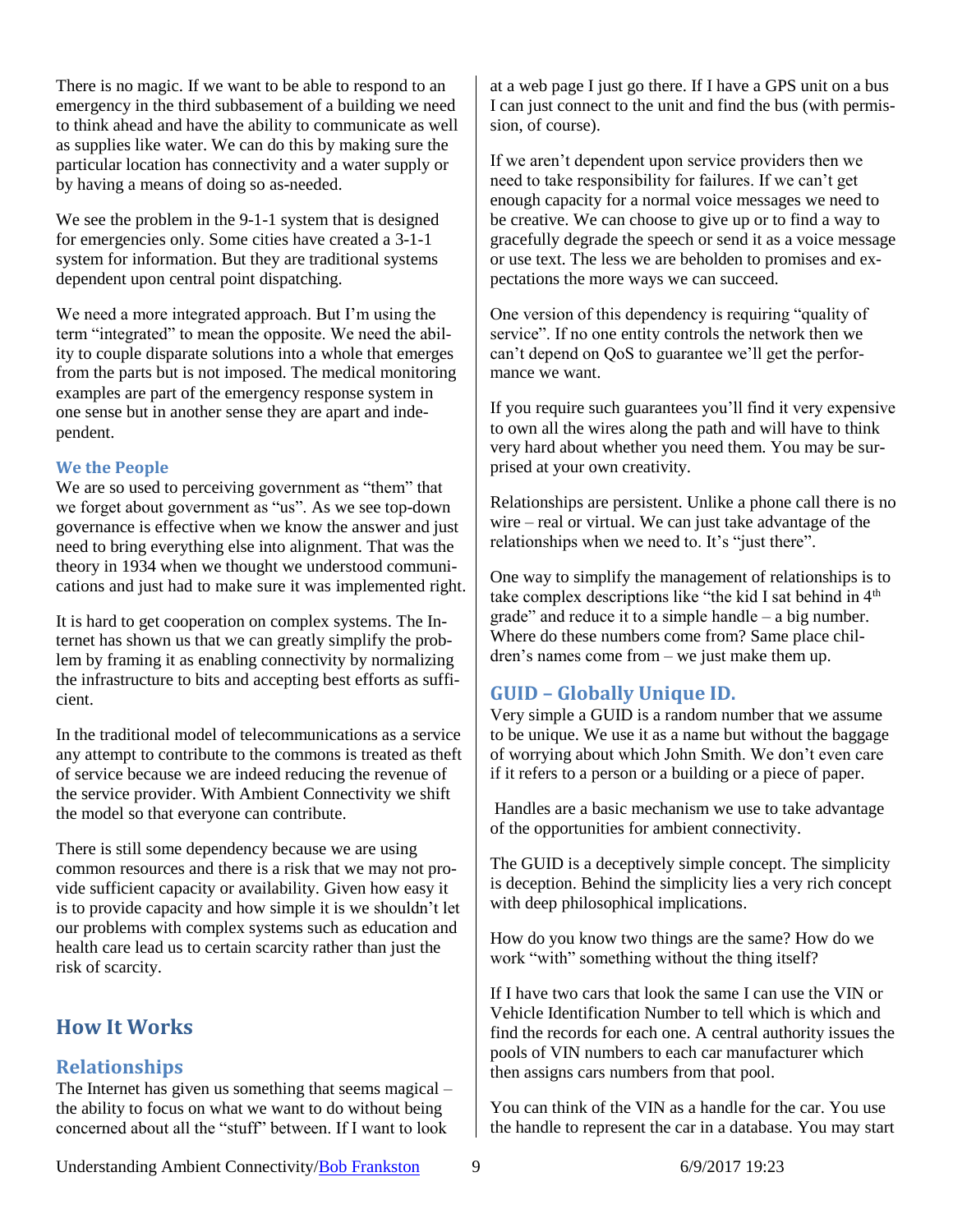with a description like "the red car in the showroom" and then "convert" the description into the VIN.

For many purposes we can think of the VIN as the car. You can find out a lot about the car using the VIN. You can buy and sell it (with proof of ownership). It's similar to saying that [http://frankston.com](http://frankston.com/) **is** my web site.

We could get into deep philosophical questions such as what happens when we take the parts from two cars to put together a composite car. What should the VIN be? We don't need to answer such questions – the VIN is a mechanism. What you decide to do with it is your choice. In this case you decide whether it's a new car or one of the component cars reincarnated. Or you may have multiple handles.

The handle is a number and in itself nothing more. An actual VIN may have letters but in the computer it's just a big number. It may be help to think of it as just a series of  $1's$  and  $0's - a$  long series. We don't really use it as a number – just as a handle.

Well, not quite. The [VIN](http://en.wikipedia.org/wiki/Vehicle_identification_number) actually encodes a lot of information in the number. To be more precise the VIN has a semantic part which provides some information about the car and a part that is just the arbitrary sequence number assigned to vehicle. It is this part, the vehicle number that represents the individual car.

All we really need is the unique part. We can get the rest by using that identifier as a database key though we can keep the self-descriptive information locally for convenience.

If I want to keep my personal database of cars then I can I just keep a list of these handles.

What happens when we build our own car in the back yard? Do we need to register it with a central authority just to to make sure it's unique?

That's where GUIDs come in. Instead of a using sequential numbers we choose a random number. If there were 1000 cars and we used a number from one to a thousand then we have to be careful to avoid reusing a number. We call that a collision. If we chose a number between one and one million it's less likely we'd have a collision. In practice we use numbers that are much longer and with half a billion cars out there we choose a very long number.

With a long enough number the odds of having a collision are the same as being struck by lightning while being hit by a meteor. This means we don't need a central authority to hand out identifiers. It's only recently with computers that we've needed and been able to work with GUIDs.

GUIDs are just numbers so they don't have intrinsic meaning. You can't tell whether 123181 is a VIN or postal code of the garage.

I can understand the appeal of hierarchical systems like Bob.Frankston.Com but we pile too many irreconcilable agendas on one mechanism.

We need to heed the lessons from the evolution of databases over the last 40 years. Early databases were hierarchical but we found that linking using abstract identifiers or handles gave us flexibility to rapidly evolve database technologies. More important is that we could reorganize information as our understanding of that information improved.

The key is to associate context with the identifier. In a sense this rebuilds the hierarchy from the edge in keeping with the basic design concept of the Internet. But that's a topic in its own right.

Handles are just number so we use the same mechanisms no matter what the data is. We look up a VIN number just like we might look up a driver's license number. It's just a mechanism and doesn't build in implicit policy.

Instead we must make the policies explicit. We need to be careful – explicit doesn't mean rigid. We need to preserve the social ambiguities. Again, we're talking about mechanism and we can include "maybe" in our vocabulary.

A special kind of identifier is a capability which is just what it seems to be. I may have a capability (or permission) to turn a light on. A pragmatic version of this is abstracting the modern car keys which just act as identifying tokens. With wireless entry you just exchange bits. Why not store multiple capability handles in a virtual key ring? You can then simply enumerate the cars you have access to in one device rather than having to carry a pocket full of physical tokens.

This is another blurring of the distinction between descriptive and active information. The capability can be an additional handle for the car but one that comes with privileges. But we can also make the capability more abstract and have it open any car in a given parking lot during working hours. We're only limited by our imagination.

Skype shows us another facet of defining relationships in terms of a pair of identifiers. The relationship always "exists". Unlike traditional phone calls the relationship is completely outside any network. It only consumes resources when bits are actually exchanged. This allows a far richer set of relationships.

Understanding Ambient Connectivity[/Bob Frankston](http://frankston.com/public) 10 6/9/2017 19:23